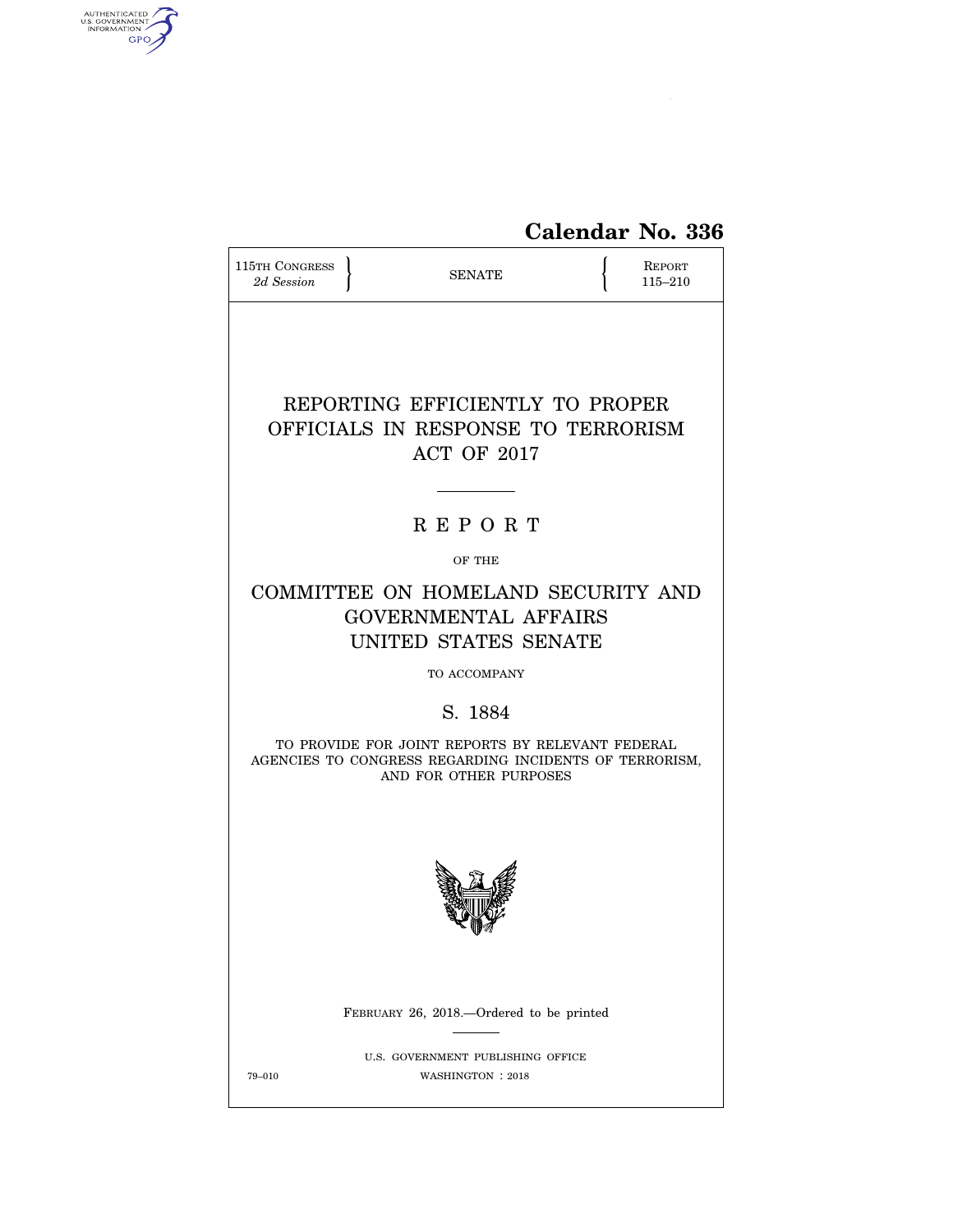# COMMITTEE ON HOMELAND SECURITY AND GOVERNMENTAL AFFAIRS

RON JOHNSON, Wisconsin, *Chairman* 

JOHN MCCAIN, Arizona ROB PORTMAN, Ohio RAND PAUL, Kentucky JAMES LANKFORD, Oklahoma MICHAEL B. ENZI, Wyoming JOHN HOEVEN, North Dakota STEVE DAINES, Montana

CLAIRE MCCASKILL, Missouri THOMAS R. CARPER, Delaware HEIDI HEITKAMP, North Dakota GARY C. PETERS, Michigan MAGGIE HASSAN, New Hampshire KAMALA D. HARRIS, California DOUG JONES, Alabama

CHRISTOPHER R. HIXON, *Staff Director*  GABRIELLE D'ADAMO SINGER, *Chief Counsel*  ELIZABETH E. MCWHORTER, *Senior Professional Staff Member*  MARGARET E. DAUM, *Minority Staff Director*  STACIA M. CARDILLE, *Minority Chief Counsel*  CHARLES A. MOSKOWITZ, *Minority Senior Legislative Counsel*  JULIE G. KLEIN, *Minority Professional Staff Member*  LAURA W. KILBRIDE, *Chief Clerk*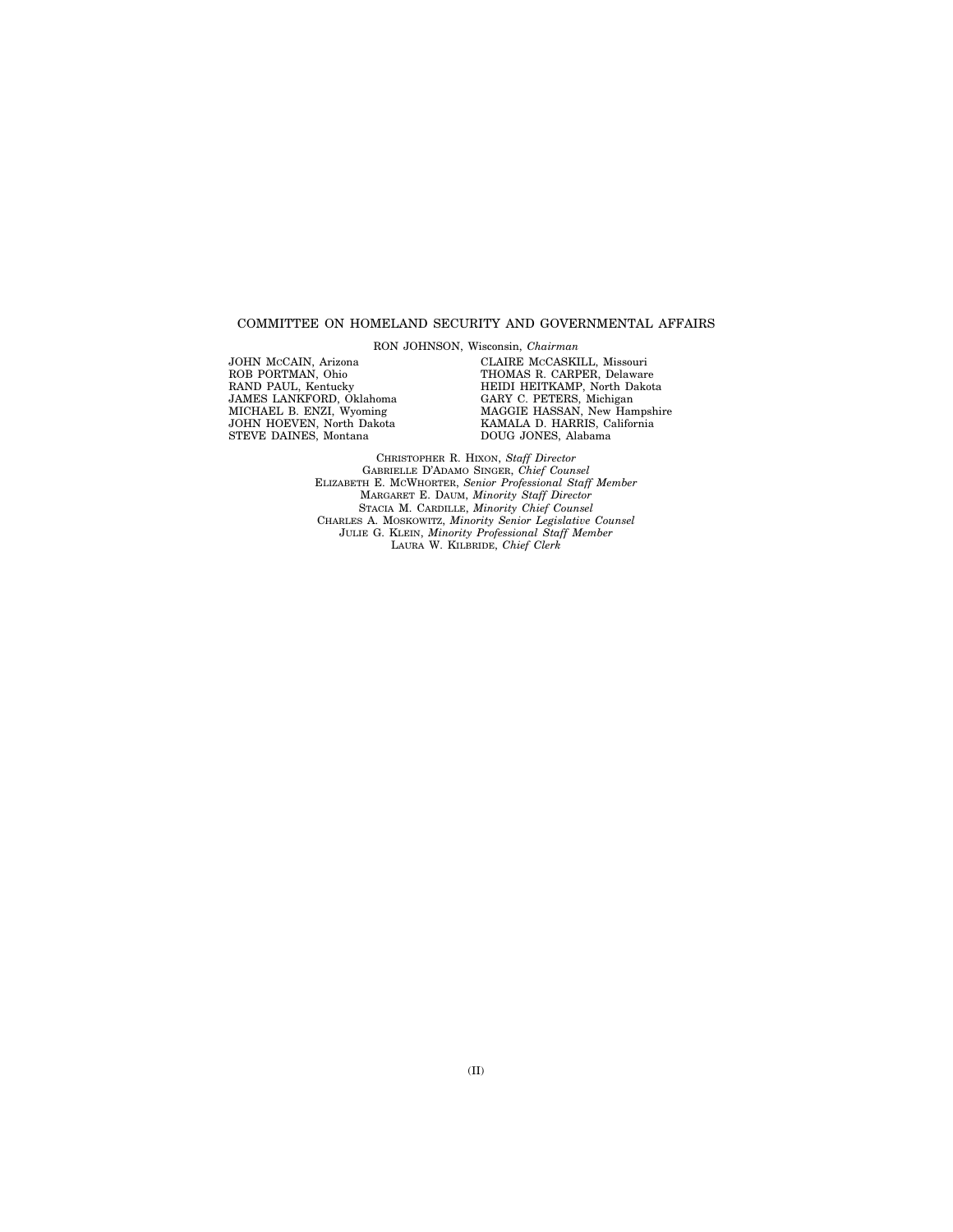# **Calendar No. 336**

115TH CONGRESS SENATE <br>
2d Session **REPORT** 115–210

 $P_{\alpha\alpha\alpha}$ 

# REPORTING EFFICIENTLY TO PROPER OFFICIALS IN RESPONSE TO TERRORISM ACT OF 2017

FEBRUARY 26, 2018.—Ordered to be printed

Mr. JOHNSON, from the Committee on Homeland Security and Governmental Affairs, submitted the following

# R E P O R T

#### [To accompany S. 1884]

[Including cost estimate of the Congressional Budget Office]

The Committee on Homeland Security and Governmental Affairs, to which was referred the bill (S. 1884) to provide for joint reports by relevant Federal agencies to Congress regarding incidents of terrorism, and for other purposes, having considered the same, reports favorably thereon with an amendment and recommends that the bill, as amended, do pass.

#### **CONTENTS**

|  | 1 agu |
|--|-------|
|  |       |
|  |       |
|  |       |
|  |       |
|  |       |
|  |       |
|  |       |

# I. PURPOSE AND SUMMARY

The purpose of S. 1884, the Reporting Efficiently to Proper Officials in Response to Terrorism Act of 2017, or REPORT Act, is to require that an unclassified report on each act of terrorism that occurs in the United States be provided to Congress not later than one year after a Federal investigation of such act concludes. The Federal agency investigating the act of terrorism shall coordinate with the Department of Homeland Security (DHS), the Department of Justice (DOJ), the Federal Bureau of Investigation (FBI), and as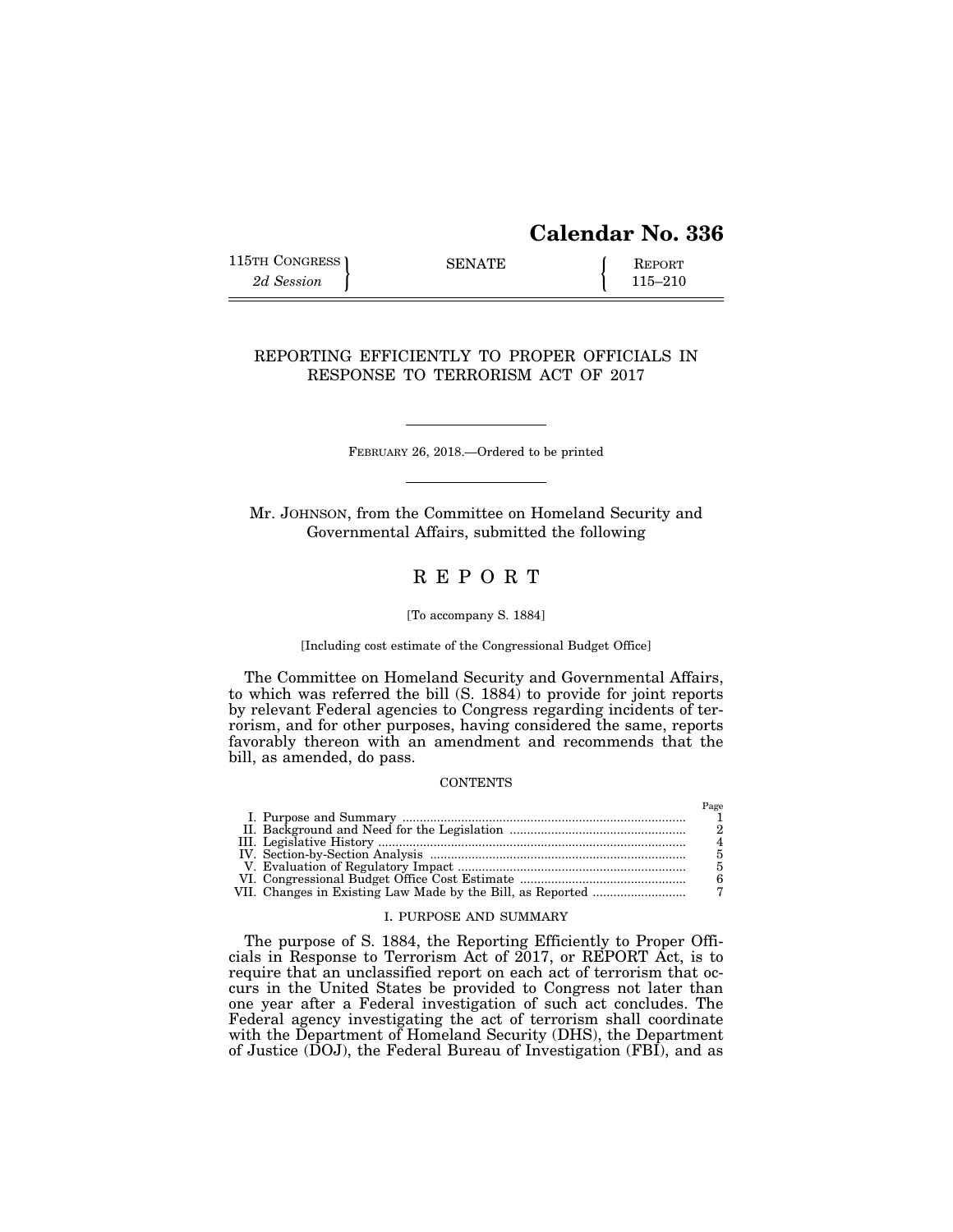appropriate, the National Counterterrorism Center (NCTC) on such a report. The report must include the facts of the act of terrorism, identification of national security gaps that require redress to prevent similar future acts of terrorism, and recommendations for new measures law enforcement could implement or changes in law that could strengthen homeland security and prevent future acts of terrorism. A public summary of the report must also accompany the more detailed report for Congress. This reporting requirement can be waived by the DHS Secretary, the Attorney General, the FBI Director, or the NCTC Director if that individual determines that the report could jeopardize an ongoing investigation or prosecution. In such instances, Congress must be notified of the waiver before the reporting requirement deadline.

## II. BACKGROUND AND THE NEED FOR LEGISLATION

After-action reviews of terrorist incidents help policymakers develop evidence-based terrorism prevention policies and procedures. Reviews of the September 11th attacks, for example, found "excessive secrecy interfered with the detection and prevention of the attacks.'' 1 In 2016, first responders testified to the Committee during a hearing titled *Frontline Response to Terrorism in America* that ''the information gap still remains,'' which leaves important partners with an incomplete representation of the threat.<sup>2</sup> Also during the hearing, former Boston Police Commissioner Edward Davis suggested that the Federal Government conduct a regular audit of "the transfer of information" that occurs before terrorist attacks.<sup>3</sup>

Although agencies typically provide public reports after an act of terrorism, decisions to conduct such reports are ad hoc and the timing of their release is not standardized. Agency reporting timelines after a terrorism incident vary: two months after Nidal Hasan killed thirteen people at Fort Hood, the Department of Defense published an independent review; 4 it took a year after the 2013 Boston Bombing for the Intelligence Community Inspectors General (ICIG) to report on the pre-attack performance of intelligence and information sharing entities;<sup>5</sup> it took nine months after the 2015 San Bernardino attack for the DOJ to report on law enforcement lessons learned; and it took 18 months after the Orlando Pulse Nightclub shooting in June 2016 for the DOJ to publish its review.6

<sup>&</sup>lt;sup>1</sup> Overclassification and Pseudo-classification: The Impact on Information Sharing: Hearing Before the Subcomm. On Intelligence, Information Sharing, and Terrorism Risk Assessment, H. Comm. On Homeland Sec., 110th Cong.,

CHRG-110hhrg35279/pdf/CHRG-110hhrg35279.pdf).<br>- <sup>2</sup> Frontline Response to Terrorism in America: Hearing Before the S. Comm. on Homeland Sec.<br>& Governmental Affairs, 114th Cong. (2016) (testimony of Mark S. Ghilarducci, Dir fornia Office of Emergency Services and the Governor's Homeland Security Advisor) [hereinafter Frontline Hearing].

*Frontline Hearing*]. 3*Frontline Hearing*, *supra* note 2, (testimony of Edward F. Davis III, Former Commissioner,

Boston Police Department).<br>  $^4$ -Dep't of Def., Indep. Review Related to Fort Hood, Protecting the Force: Lessons from Fort<br>  $^4$ -Dep't of Def., Independent at https://www.defense.gov/Portals/1/Documents/pubs/DOD-<br>
Protec

to the April 15, 2013 Boston Marathon Bombings (2014), *available at* https://oig.justice.gov/re-<br>ports/2014/s1404.pdf.<br><sup>6</sup> Rick Braziel, Frank Straub, George Watson & Rod Hoops, Bringing Calm to Chaos: A critical

incident review of the San Bernardi no public safety response to the December 2, 2015, terrorist shooting incident at the Inland Regional Center (2016), https://www.justice.gov/usao-cdca/file/ 891996/download.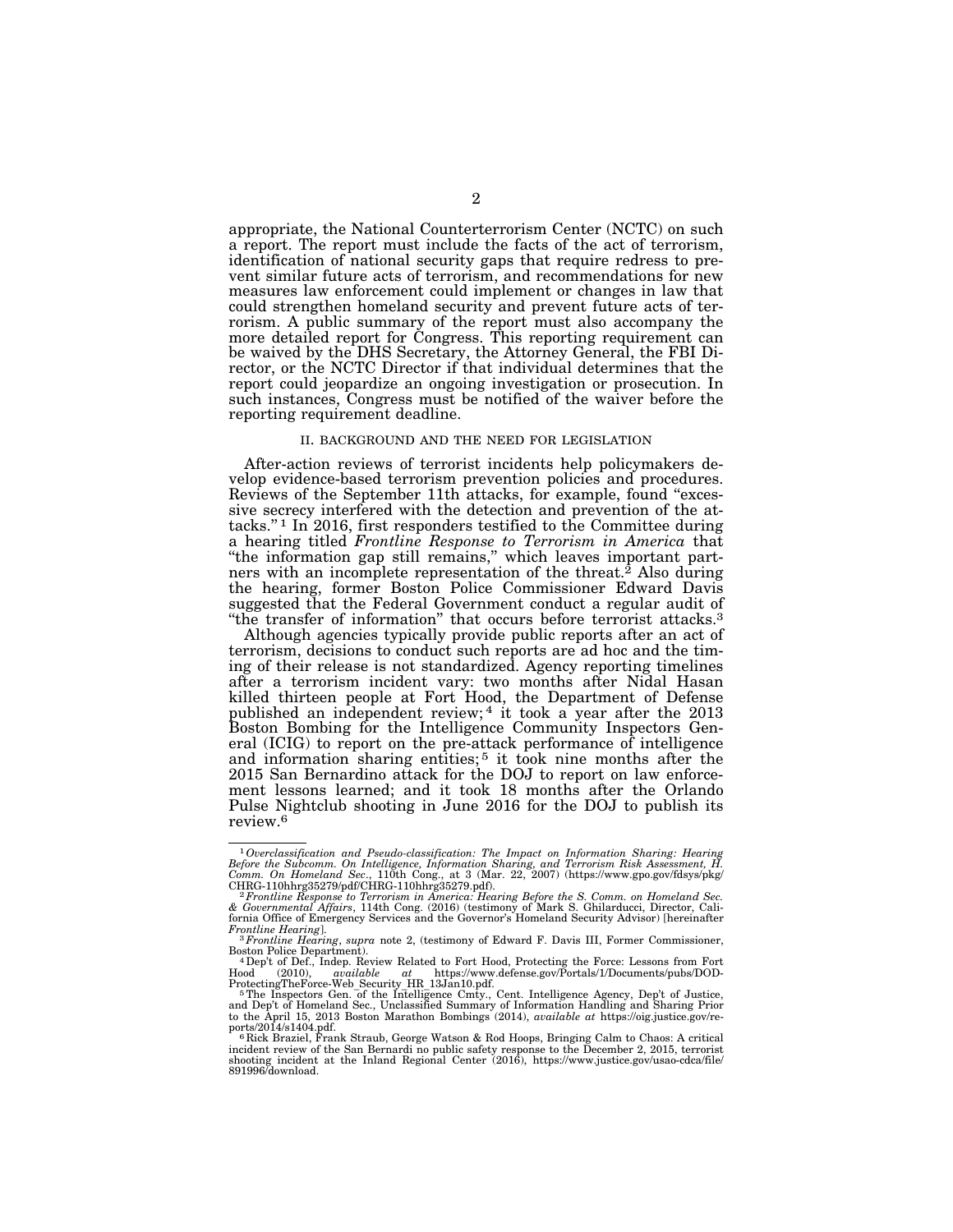The Federal Government's investigation into the Orlando Pulse Nightclub shooting in June 2016 is illustrative of an increasing focus on response rather than prevention. The DOJ announced an investigation into the police response one month after the attack.7 The completed review was published only recently, 18 months after the incident occurred.8 The report focused on the response of the Orlando police department and suggested changes in police protocol and improvements in counterterrorism training for local law enforcement.9 In addition, Chairman Johnson requested ''a thorough, independent review'' of the FBI's decision to remove the shooter, Omar Mateen, from the Terrorist Screening Database.<sup>10</sup> In response, the DOJ Inspector General began an audit of broader FBI management, policies, and processes relevant to homegrown violent extremist threats, including how the FBI identifies and assesses these threats.11 The Committee is still awaiting the results of that audit.

Additionally, after-action reviews should identify or make recommendations to address national security gaps, including actions that can be taken to prevent future attacks. Some past reviews have focused on improved response, but have not included recommendations to improve the DHS stated mission of terrorism prevention. In the case of the ICIG review of the Boston Bombing to assess the pre-attack performance of intelligence and information sharing entities, the Committee's analysis of the ICIG review found no ''recommendations about how DHS's grant funding or intelligence and information sharing programs could have played a role in preventing the bombing."<sup>12</sup>  $\AA$  DHS report about the same attack, and released in the same month as the ICIG report, focused on the good preparation of first responders but similarly made no recommendations for how the Department could have prevented the attack.13

S. 1884 requires the primary Government agency investigating an act of terrorism to collaborate with the Secretary of DHS, the Attorney General, the Director of the FBI, and, as appropriate, the Director of NCTC to submit a public report to Congress within one year after such investigation concludes. The Committee understands that Federal investigators must carefully sift through a sig-

<sup>7</sup>Press Release, Dep't of Justice, Department of Justice to Conduct After-Action Review of Po-lice Response to Orlando Nightclub Mass Shooting (July 15, 2016), https://www.justice.gov/opa/

pr/department-justice-conduct-after-action-review-police-response-orlando-nightclub-mass.<br><sup>8</sup> Press Release, Dep't of Justice Office of Community Oriented Policing Services, Department<br>of Justice Releases Incident Review o

Pulse Nightclub (December 18, 2017), https://cops.usdoj.gov/default.asp?Item=2952.<br><sup>9</sup> Dep't of Justice Office of Community Oriented Policing Services, *Rescue, Response, and Resiliance: A Critical Incident Review of the O* 

uploads/2017/05/CTC-Sentinel\_Vol10Iss517.pdf.<br><sup>10</sup> Press Release, United States Senator Ron Johnson, Chairman Johnson Seeks Independent<br>Review of Why Orlando Terrorist Was Taken Off Terror Watchlist (July 27, 2016), https: www.hsgac.senate.gov/media/majority-media/chairman-johnson-seeks-independent-review-of-

why-orlando-terrorist-was-taken-off-terror-watchlist.<br><sup>11</sup>Letter from The Honorable Michael Horowitz, Inspector General, Dep't of Justice, to The Honorable Ron Johnson, Chairman, Committee on Homeland Sec. & Governmental Affairs, U.S.

 $\frac{12}{12}$ Tom Coburn, A Review of the Department of Homeland Security's Missions and Performance 22 (2015), https://www.hsgac.senate.gov/download/?id=B92B8382-DBCE-403C-A08A-727F89C2BC9B. 13 *Id*. at 20.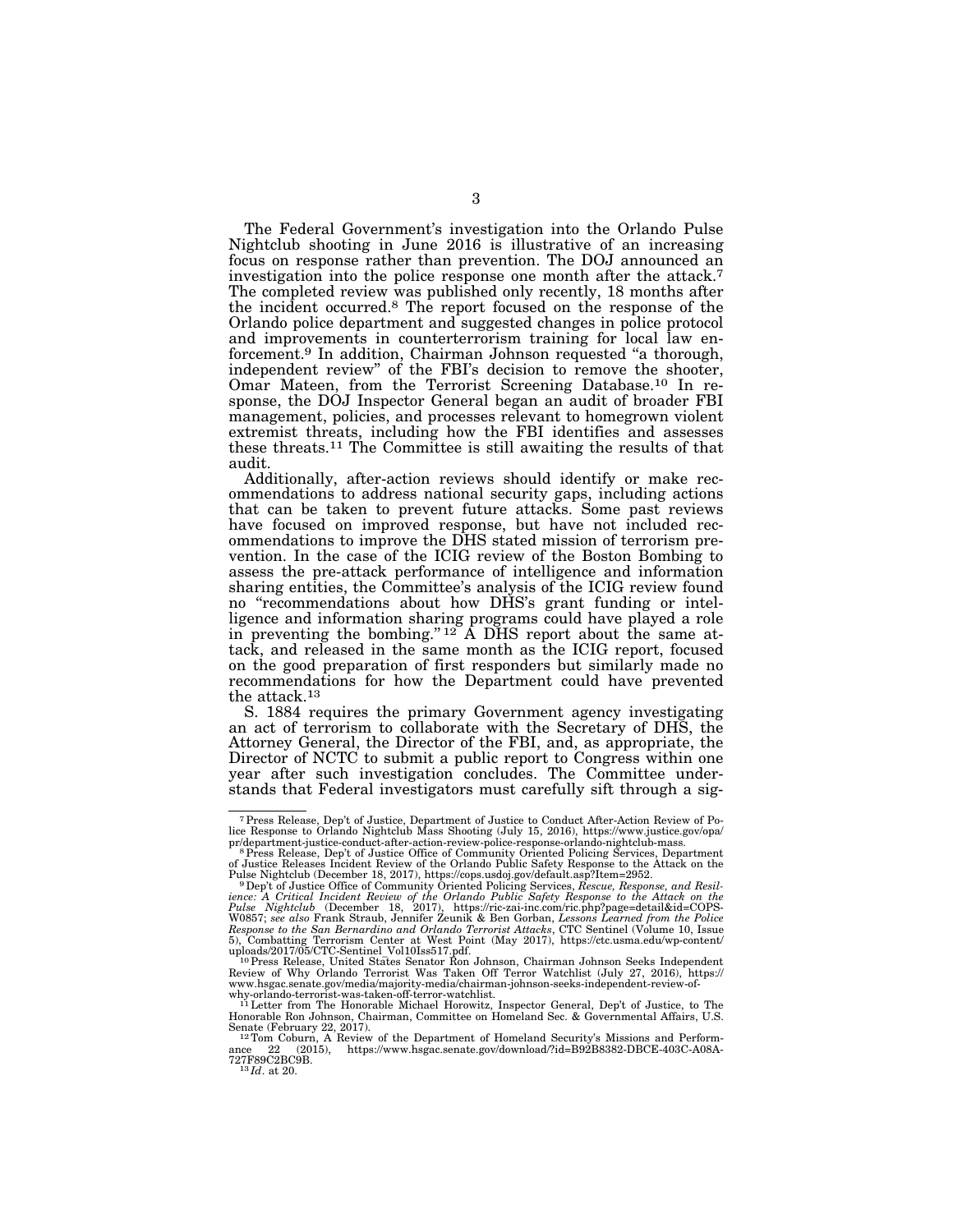nificant amount of information, often information that is sensitive or classified and which could affect an ongoing prosecution. This lengthy process is necessary and must be balanced against the need for both Congress and the public to know the details of these incidents in a timely manner. The one-year waiting period in S. 1884 acknowledges the importance of protecting the details of an ongoing investigation.

S. 1884 exempts Federal investigators from this reporting requirement if disclosure could disrupt an ongoing case. This exemption should be used sparingly and every effort should be made to produce the required information.

The reports required by S. 1884 should include facts about the act of terrorism and identify any relevant gaps in national security. These facts include any domestic or international terrorism movement or foreign terrorist organization implicated by evidence uncovered in the investigation or by homeland security information. Facts about the perpetrator may include any biographical or criminal information relevant to the act of terrorism and the report should identify any relevant government programs that may have ineffectively vetted for or reported potential indicator behaviors of terrorist threats. The Committee recognizes that inspectors general may be best-placed to make recommendations to improve the efficiency and effectiveness of any such government programs. Agencies may defer to inspectors general to submit reports on these issues, since it is not the intent of this legislation to burden Federal investigators with responsibilities that detract from their mission of preventing terrorism.

This legislation also balances the need for transparency with the need for Federal authorities to protect classified information. The bill requires an unclassified report that can be complemented by a classified annex. The unclassified report should be deliverable as a separate document from such annex and available in unclassified office space, meaning it should not contain markings that would limit dissemination. Even transparency efforts to inform the public by requiring an unclassified report can be undermined by the inclusion of controlled unclassified information, which requires safeguarding or dissemination controls.14 Dissemination controls are designed to protect sensitive information. They can also deter sharing with partners who would benefit from transparency and inhibit legitimate public deliberation on counterterrorism policy.15 In the event the unclassified report does require dissemination controls, this legislation also requires a public summary. Every effort should be made to include as much information in the public summary and unclassified report with as few dissemination controls as possible.

## III. LEGISLATIVE HISTORY

Senators Claire McCaskill (D–MO) and Mike Lee (R–UT) introduced S. 1884 on September 28, 2017. The bill was referred to the Committee on Homeland Security and Governmental Affairs.

<sup>&</sup>lt;sup>14</sup> Controlled Unclassified Information, 32 C.F.R. § 2002.1 (2017).<br><sup>15</sup> Frontline Hearing, supra note 2; see also Examining the Costs of Overclassification on Transparency and Security: Hearing Before the H. Comm. on Ov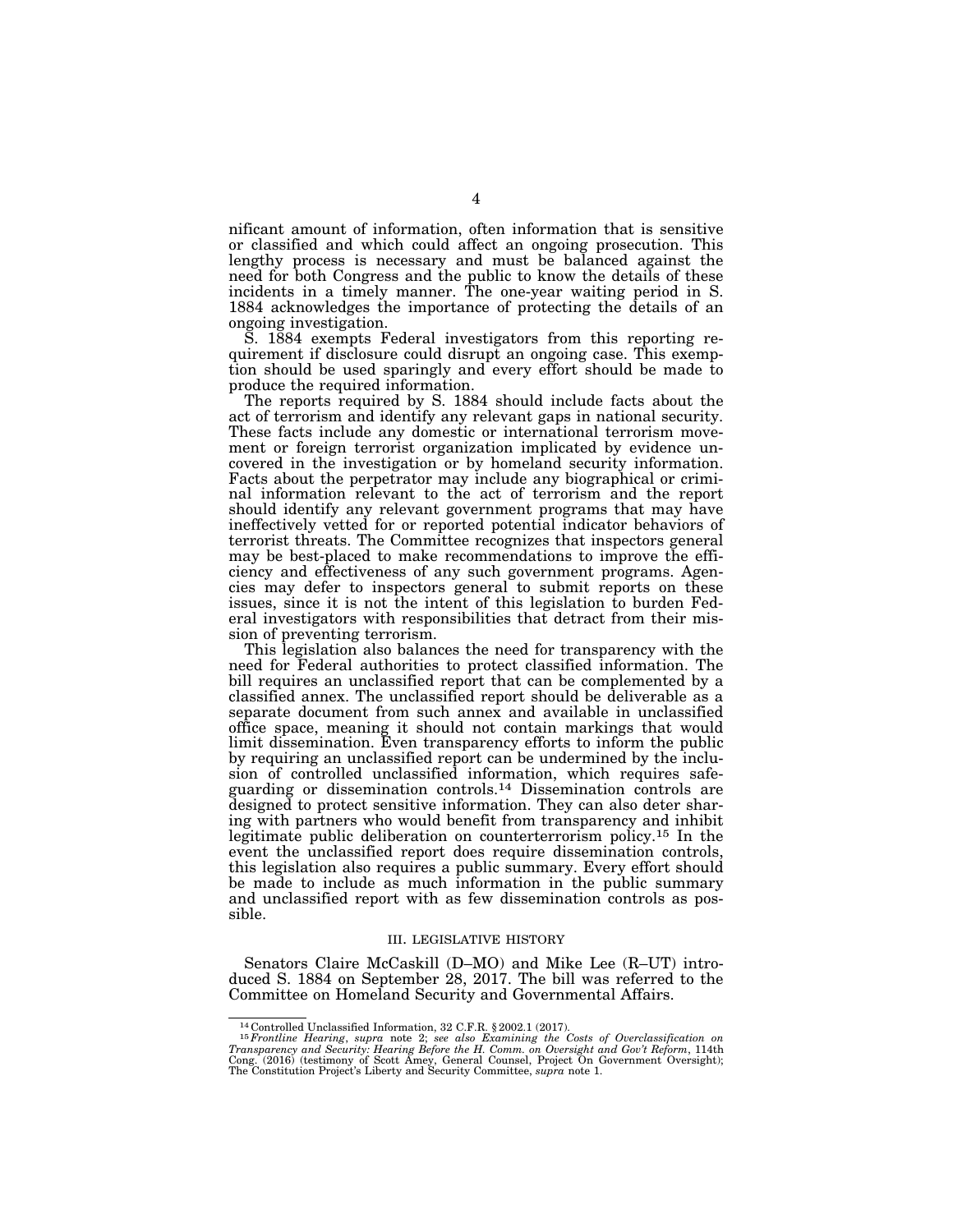The Committee considered S. 1884 at a business meeting on October 4, 2017. Chairman Ron Johnson offered an amendment that clarified that the primary agency investigating the act of terrorism is the lead agency responsible for coordinating with other agencies to produce the joint unclassified report on that act of terrorism. The amendment also clarified that responsibility for notifying Congress if an agency believes the reporting requirement jeopardizes an investigation or prosecution falls on the primary agency in charge of such investigation or prosecution. The Chairman's amendment gave agencies the option to combine several reports into quarterly reports and clarified that a summary for public distribution must be provided to inform the public about homeland threats. The Committee adopted the amendment and ordered the bill, as amended, reported favorably, both by voice vote. Senators present for both the vote on the amendment and the vote on the bill were: Johnson, Lankford, Daines, McCaskill, Tester, Heitkamp, Hassan, and Harris.

# IV. SECTION-BY-SECTION ANALYSIS OF THE BILL, AS REPORTED

#### *Section 1. Short title*

This section provides the bill's short title, the ''REPORT Act.''

#### *Section 2. Duty to report*

This section imposes a Congressional reporting requirement on the primary Government agency investigating an act of terrorism that occurs in the United States. It requires that the report to Congress is unclassified and coordinated with the DHS Secretary, the Attorney General, the FBI Director, and as appropriate the NCTC Director.

Subsection (a) establishes the requirement, a deadline for submitting such reports to Congress, and allows reports on several individual acts of terrorism to be combined into quarterly reports. It specifies the report should be unclassified, and can be accompanied by a classified annex.

Subsection (b) requires the report to include the facts of the act of terrorism, security vulnerabilities identified after the investigation, and recommendations for changes to policy and law enforcement practices that could help prevent future acts of terrorism. A public summary of the report shall also be included in the report.

Subsection (c) acknowledges that related investigations and prosecutions may be jeopardized by this reporting requirement. The Government agency responsible for an investigation or prosecution that could be jeopardized can waive the reporting requirement by notifying Congress before the deadline established in subsection (a).

Subsection (d) defines "act of terrorism."

# V. EVALUATION OF REGULATORY IMPACT

Pursuant to the requirements of paragraph 11(b) of rule XXVI of the Standing Rules of the Senate, the Committee has considered the regulatory impact of this bill and determined that the bill will have no regulatory impact within the meaning of the rules. The Committee agrees with the Congressional Budget Office's statement that the bill contains no intergovernmental or private-sector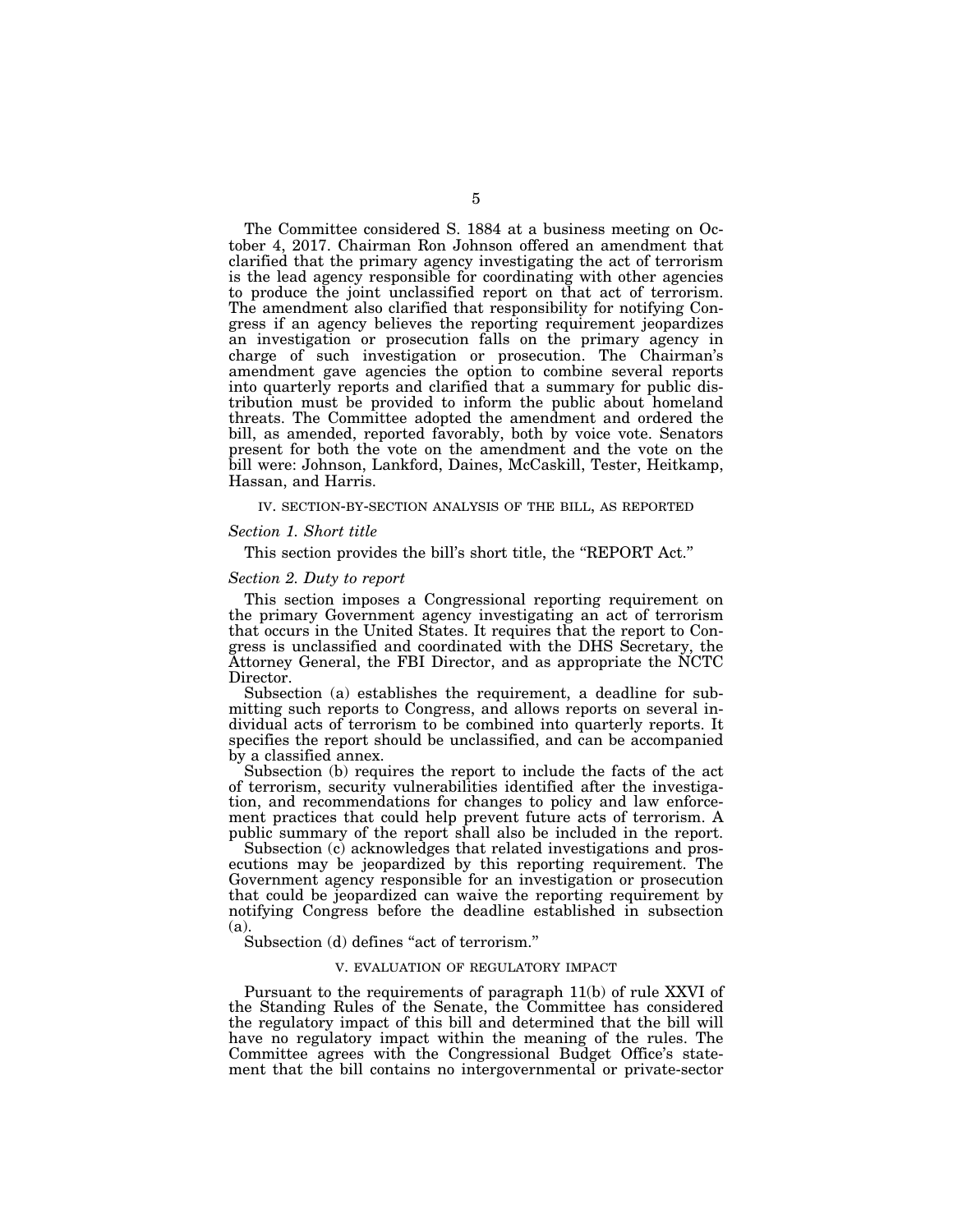mandates as defined in the Unfunded Mandates Reform Act (UMRA) and would impose no costs on state, local, or tribal governments.

## VI. CONGRESSIONAL BUDGET OFFICE COST ESTIMATE

U.S. CONGRESS, CONGRESSIONAL BUDGET OFFICE, *Washington, DC, October 12, 2017.* 

# Hon. RON JOHNSON,

*Chairman, Committee on Homeland Security and Governmental Affairs, U.S. Senate, Washington, DC.* 

DEAR MR. CHAIRMAN: The Congressional Budget Office has prepared the enclosed cost estimate for S. 1884, the Reporting Efficiently to Proper Officials in Response to Terrorism Act of 2017.

If you wish further details on this estimate, we will be pleased to provide them. The CBO staff contact is Mark Grabowicz.

Sincerely,

# KEITH HALL, *Director.*

# Enclosure.

# *S. 1884—Reporting Efficiently to Proper Officials in Response to Terrorism Act of 2017*

S. 1884 would require the primary government agency investigating an act of terrorism that occurs in the United States to report to the Congress not later than one year after completing the investigation. That agency would have to collaborate with the Department of Homeland Security and other federal bodies as appropriate. The report would identify weaknesses in national security and recommend additional measures to improve homeland security and prevent terrorist acts.

In recent years there have been few incidents of domestic terrorism, so CBO expects that implementing S. 1884 would require a small number of reports each year, on average. Based on the cost of similar activities, CBO estimates that providing the reports would cost less than \$500,000 annually; such spending would be subject to the availability of appropriated funds.

Enacting the legislation would not affect direct spending or revenues; therefore, pay-as-you-go procedures do not apply. CBO estimates that enacting S. 1884 would not increase net direct spending or on-budget deficits in any of the four consecutive 10-year periods beginning in 2028.

S. 1884 contains no intergovernmental or private-sector mandates as defined in the Unfunded Mandates Reform Act and would not affect the budgets of state, local, or tribal governments.

On May 30, 2017, CBO transmitted a cost estimate for H.R. 625, the Reporting Efficiently to Proper Officials in Response to Terrorism Act of 2017, as ordered reported by the House Committee on Homeland Security on May 3, 2017. The two bills are similar and CBO's estimates of the budgetary effects are the same.

The CBO staff contact for this estimate is Mark Grabowicz. The estimate was approved by H. Samuel Papenfuss, Deputy Assistant Director for Budget Analysis.